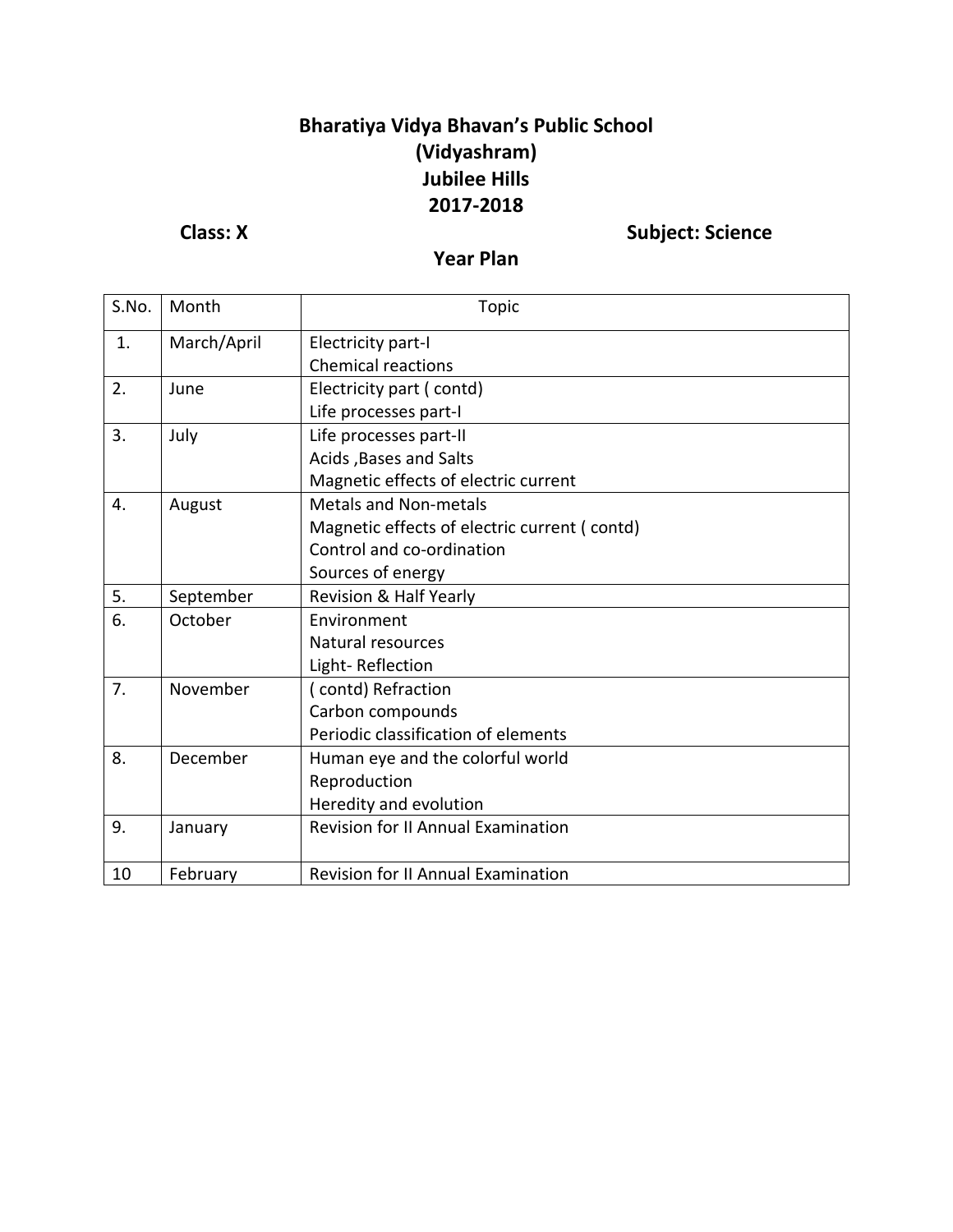| <b>Type of Assessment</b> | <b>Syllabus</b>                                                   |
|---------------------------|-------------------------------------------------------------------|
| Periodic test 1           | <b>Chemical reactions</b>                                         |
|                           | Life processes part-I                                             |
|                           | Electricity part-I                                                |
| Periodic test 2           | Acids, Bases and Salts                                            |
|                           | Life processes part-II                                            |
|                           | Magnetic effects of electric current                              |
| Half-Yearly examination   | <b>Chemical reactions</b>                                         |
|                           | Life processes part-I& II                                         |
|                           | Acids, Bases and Salts                                            |
|                           | <b>Metals and Non-metals</b>                                      |
|                           | Control and co-ordination                                         |
|                           | Electricity part-I                                                |
|                           | Magnetic effects of electric current                              |
|                           | Sources of energy                                                 |
|                           | Bio chem Lab skills: Chemical reactions, Preparing temporary      |
|                           | mount of leaf peel to study stomata, co2 is given out during      |
|                           | respiration, light is necessary for photosynthesis, properties of |
|                           | Acids and bases, Activity series of metals-Al, Fe, Zn, Cu         |
|                           | Physics Lab skills: Verification of Ohm's law and effective       |
|                           | resistance of resistors connected in series and parallel          |

## **Term I syllabus for Assessment including Lab Activities**